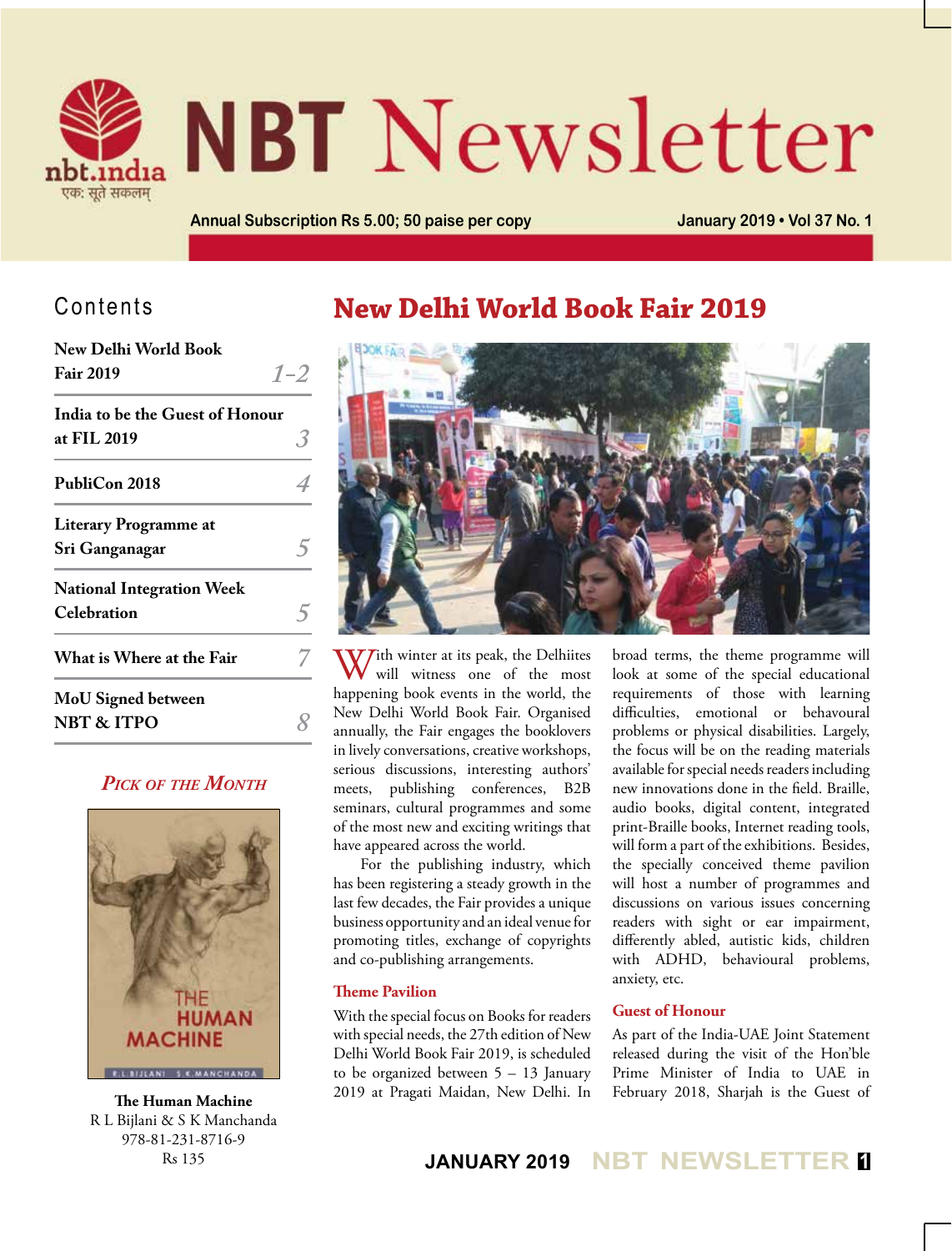

Honour at the New Delhi World Book Fair (5-13 January 2019). Sharjah has been chosen the guest of honour due to its pioneering efforts in the promotion of literature, arts in all its forms, intercultural appreciation, reading and knowledge sharing in the region.

Sharjah, as the Guest of Honour, will be participating with a delegation of publishers, writers, artists and other intellectuals at NDWBF. A host of programmes, including literary events, discussions, workshops and cultural programmes will be organized during the Fair. These interactive sessions will help the booklovers know about the rich literature, tradition and culture of Sharjah.

#### **CEOSpeak**



Among the key networking events is the CEO Speak. Over 100 CEOs of various publishing houses and organisations in the book trade, come together to share and exchange ideas about Indian and International book trade. The event is organised over the Breakfast hosted by Chairman, NBT.

#### **New Delhi Rights Table 2019**

A business conclave for trading content, the New Delhi Rights Table (NDRT) is now an important event for both Indian and foreign publishers. In its sixth edition, the NDRT offers B2B match making sessions



between publishers in a refreshingly new business ambience. The unique format enables the participants to book their own Rights Table, meet each other and present their products and ideas. As the trading floor for content, the NDRT acts as facilitating platform to trade with some of the best contents from India as well as from across the world. This year, over 60 participants from India and abroad have registered for the Rights Table event.

#### **Children's Pavilion**



not only in English and Hindi but also in Indian languages. This year too some of the well-known writers both popular and critically acclaimed including Reshma Qureshi, Xander Hersh, Shah Alam Khan, Payal Jain, Rishi Raj, Himadri Garg will engage in lively banters with the visitors. The coming together of both the author and audience makes conversations at the Fair livelier. Now that you have heard your author, you can buy their books!

Spread over an area of around 22,000 sq.m. with over 500 participants, loads of conversations and scores of discussions,



One of the most visited places at the Fair is the Children's Pavilion. Thousands of children from various schools and NGOs visit the Children's Pavilion to participate in various activities like drawing competitions, story telling sessions, skits, meet your favourite authors, discussions, etc. Besides, a career counseling session for persons with special needs will also be organized.

#### **Authors' Corners**

A book fair is not just a celebration of books but rather at its heart it celebrates authors. The NDWBF hosts hundreds of authors, both established and emerging, writing seminars, book releases, workshops, activities and cultural performances, the NDWBF promises to be a grand affair and a treat for students, writers, booklovers and those associated with the book industry.

*Happy reading.*

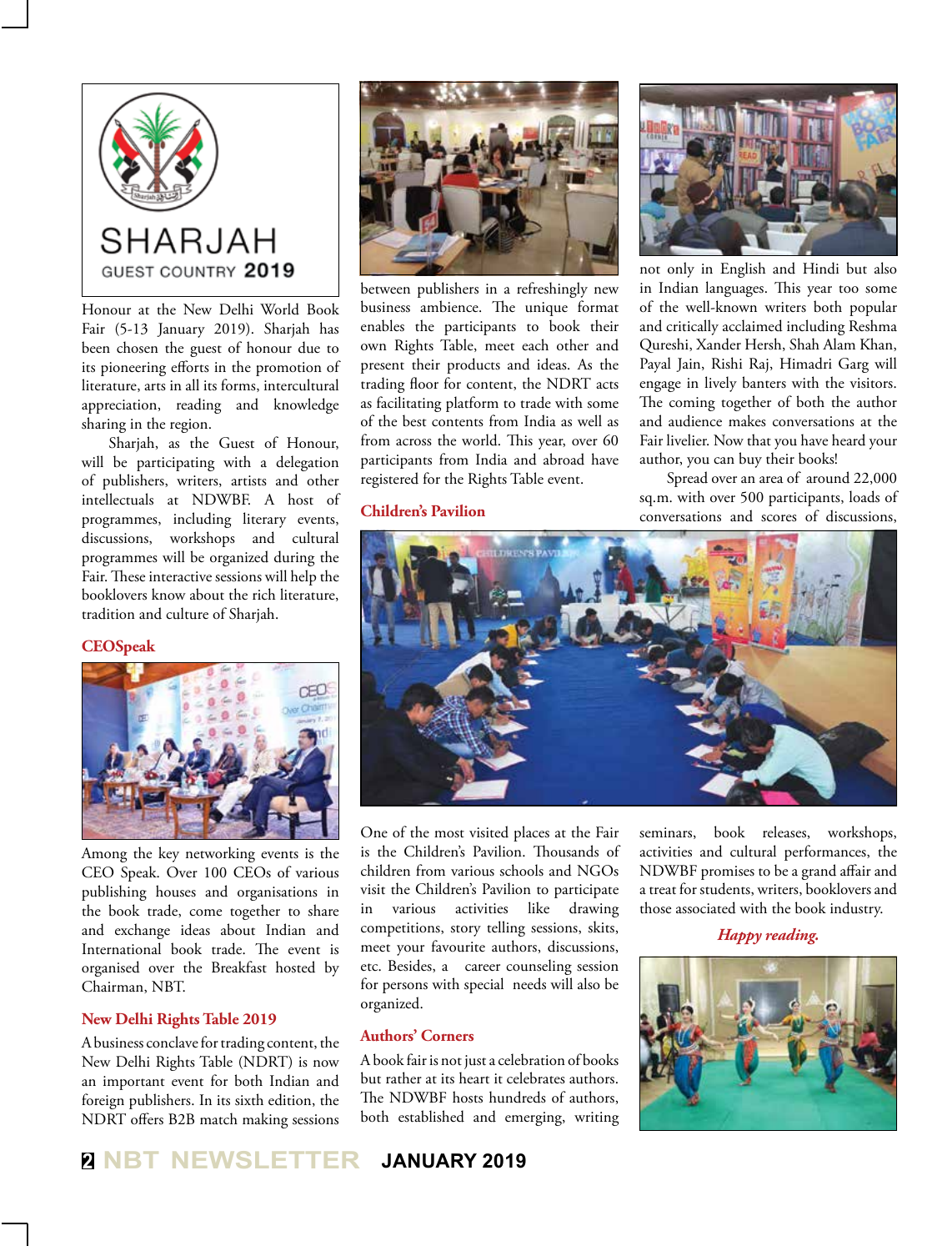## **India to be the Guest of Honour at FIL 2019**

India will be the Guest of Honour<br>Country at the largest book fair of the ndia will be the Guest of Honour Spanish-speaking world, Guadalajara International Book Fair (FIL), Mexico, in its 2019 edition to be held in the November-December of the year. Formally accepting the invitation at the Curtain Raiser event of the 2018 edition organised at FIL, Shri Muktesh Pardeshi, Ambassador of India to Mexico, said that after presenting India as the Guest country at the Cervantino Festival in October 2018, "India would be returning to the Expo Guadalajara next year with best of its literary heritage, scholarship and culture."

Quoting Mahatma Gandhi's words, "Let our lives be open books for all to study", which incidentally have been used as a slogan for the presentation by India, Shri Pardeshi added, "India's special participation next year will be executed by the National Book Trust, India (Ministry of HRD, Govt. of India) which has been organising New Delhi World Book Fair, the biggest fair in Afro-Asian region since 1972. Today, India is the sixth largest book publishing country in the world and ranks second, behind the USA, as an English book publishing country. With 22 Official Languages, India is a multi-lingual country, but the majority of publishing happens in English. The Indian publishing Industry has grown and according to a recent market survey, it was estimated at US\$ 6.7 billion in 2017. Book exports amount to USD 1 billion." Shri Pardeshi also mentioned that one of the focus areas of the next year´s presentation will



be exhibitions on Mahatma Gandhi to commemorate his 150th birth anniversary.

At the glittering Hand-Over Ceremony, held on 2nd December 2018 at the FIL, Guadalajara, the Ambassador of India received the baton of the Guest Country from His Excellency Sr. Antonio Luis Santos da Costa, the Prime Minister of Portugal, this year's Guest Country at the FIL 2018. In his speech, the Prime Minister also evoked his own Indian roots to Goa to which his father belonged, and called himself, "official cultural Ambassador of India" as well. On this occasion, the Prime Minister of Portugal and the Ambassador of India also exchanged traditional gifts of their countries.

Speaking on the occasion Sr. Raul Padilla Lopez, Chairman FIL and Ms. Marisol Schulz Manaut, DG FIL thanked India for accepting to be the Guest of Honour at the 2019 edition of FIL, and

how they looked forward to having a great presentation from India, which has a rich and diverse literary and cultural traditions. A cultural presentation by a three-member Indian musical group, arranged by the Cultural Centre of Embassy of India, Mexico gave an enthralling performance on the occasion. A logo of the event presented as a run-up to the celebration of the 75 years of India´s independence was also unveiled on the occasion.

The National Book Trust India had also put up a stall at FIL 2018 with a collective exhibit of books, which attracted a number of local visitors who looked forward to India as the Guest country next year at the fair with a big India Pavilion.

Shri Kumar Vikram, Editor; Ms. Kanchan Wanchoo Sharma, Assistant Director (Exh.), and Shri Samaresh Chatterjee, Senior Artist represented NBT at the Guadalajara Book Fair.



## **JANUARY 2019 NBT NEWSLETTER <sup>3</sup>**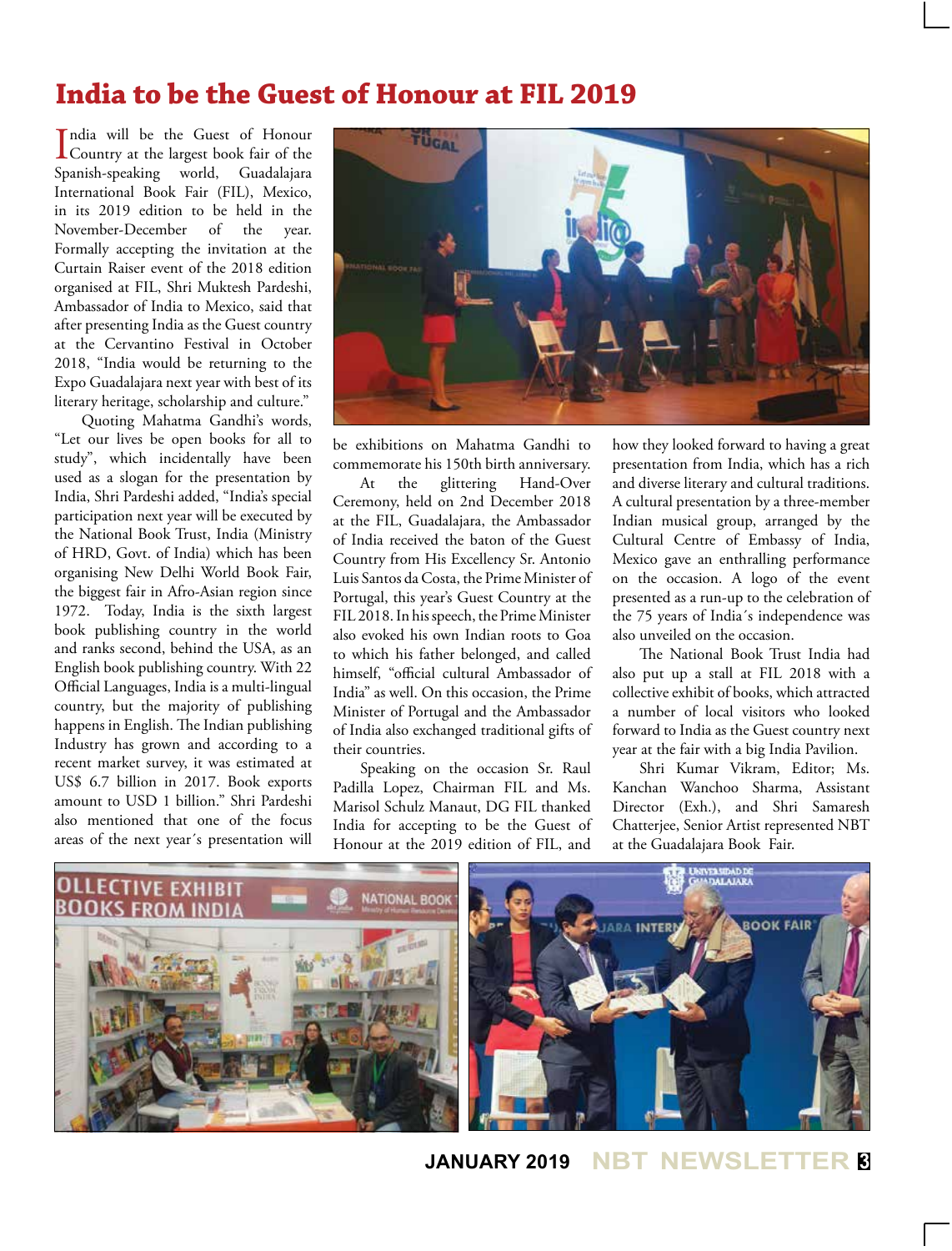## **PubliCon 2018**

FICCI's flagship programme in publishing, PubliCon 2018 was organized in association with the National Book Trust, India at FICCI Federation House, New Delhi on 6 December 2018. This year the theme was Publishing in Indian Languages.

In his special address at the inaugural session, Dr Kumar Vishwas, noted author advised publishers to confine themselves to the management

of the book publishing business instead of regulating what needs to be read. He was speaking in the context of the several good authors facing rejection as their work did not appeal to a few who stood in judgement.

Dr Vishwas said that the readers were the link between publishers and writers and the onus of what is to be read should be left to the judgement of the readers. He said it is the responsibility of publishers to seek out creative writers who deal with contemporary issues.

Welcoming the guests, Shri Sandip Somany, President-Elect, FICCI said that with the literacy rate at 74%, India has more than 900 million readers across languages and regions with disparate reading needs and aspirations. This has opened up a wide opportunity for the publishing industry in India for content creation and dissemination. He added that the print and digital publishing will both have to complement one another to



meet the objectives of books and reading materials for all.

Shri Ratnesh Jha, FICCI Publishing Committee and Managing Director, Cambridge University Press and Ms Karthika V K, Co-chair, FICCI Publishing Committee and Publisher, Westland Publications Pvt. Ltd. also spoke on the occasion. The session was coordinated by Shri Summet Gupta, Senoir Director, FICCI.

During the programme, a session on 'Hindi Language Publishing' was organized. Presided over by Shri Baldeo Bhai Sharma, Chairman, NBT, the other key speakers were Shri Surendra Sharma, renowned Hindi poet; Ms Aditi Maheshwari, Director, Vani Prakashan, Ms Neeta Gupta, Publisher, Yatra Books; Shri Alind Maheshwari, Director, Rajkamal Prakashan Pvt. Ltd.; and Shri Shailesh Bharatwasi, Publisher, Hind Yugma.

The speakers discussed about the current scenario of habit of reading especially amongst Hindi language readers. They were of the view that Internet is playing a significant role in promoting the language, books as well as the young authors.

Shri Surendra Sharma said that there is a need to promote Hindi language and literature. He also expressed his concern over the need to preserve the Devanagri script as nowadays people prefer to write the language in Roman script than

in Devanagri script. He also urged NBT to open book shops at railway stations to make good quality content accessible to the readers.

In his address, Shri Baldeo Bhai Sharma said that the future of Hindi and Hindi publishing is bright. It gives us happiness when we listen to the experiences of publishers regarding the growth of publishing and habit of reading amongst readers. He added that, this shows that the habit of reading has not diminished. In fact, the canvas of Hindi publishing is growing.

Besides, six other session were also organized in which the speakers discussed about the the various aspects of publishing including, 'Publishing in Indian Languages,' 'Hindustan Ki Kahaniyan,' 'Translating for Children in Indian Languages,' 'Artificial Intelligence for Translation of Indian Languages,' 'Impact of Bhasha on Writing' and 'The LIC Story: Making of India's Best-Known Brand.'



**<sup>4</sup> NBT NEWSLETTER JANUARY 2019**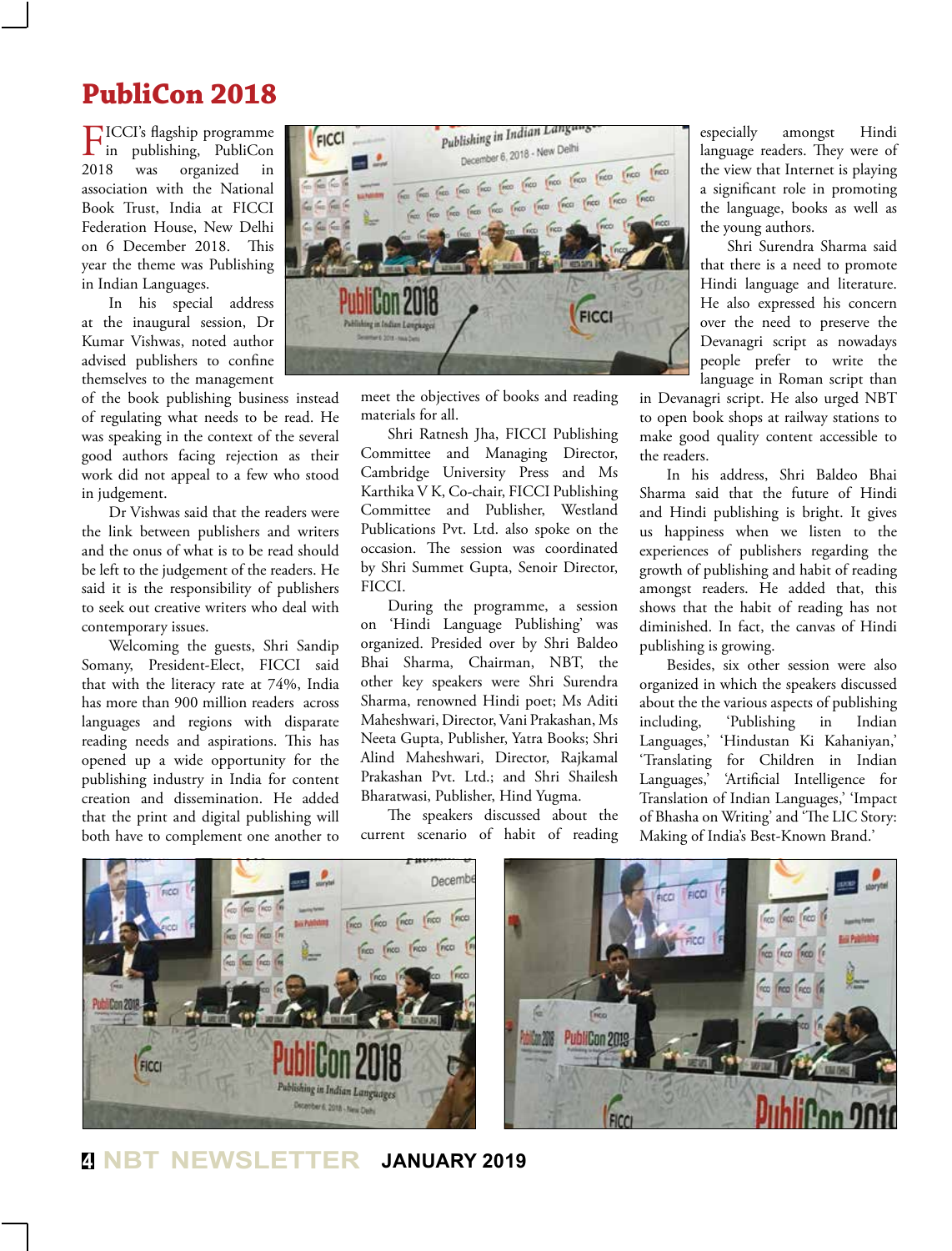## **Literary Programme at Sri Ganganagar**

To mark the National Book Week celebration, NBT organized a twoday literary programme at Sri Ganganagar, Rajasthan from 17 to 18 November 2018. The programme was organised in association with Nosegay Public School and Srijan Seva Sansthan, Sri Ganganagar.

On 17 November 2018, a seminar on the importance of books in the age of Internet was organized. Dr Prem Janmejya, Editor, *Vyang Yatra* was the chief guest and Shri Satyadev Sanvitendra, noted litterateur was the special guest on the occasion. The session was presided over by Shri Mohan Alok, noted litterateur. The speakers discussed about the different aspects of Internet in the context of reading habits of children and young adults. They said that the current changes in technology would not draw away the attention of children from books. They added that ebooks are quiet inexpensive and therefore, there is a need to promote ebooks. However, they also observed that children often misuse the information available on Internet and that ebooks cannot provide the essence of reading like printed books.



In the evening, a poets' meet was organised in which well-known poets including Dr Arun Shahriys Taeer, Dr Krishna Kumar Ashu, Shri Surendra Sundaram, Dr Sandesh Tyagi, Dr Bhargav, Shri Madan Arora, Ms Meenaksi Ahuja, Ms Mamta Ahuja, Ms Shamindra Kaur and Ms Ritu Singh participated and mesmerized the audience with their renderings.



On 18 November, a seminar on children's literature was organized. Dr P S Sudan, Chairman, Nosegay Public School was the chief guest on the occasion. The other speakers at the event were wellknown authors and experts of children's literature including Shri Prem Janmajey, Shri Bulaki Sharma, Shri Govind Sharma, Dr Babita Kajal and Dr Gopiram Sharma. The session was presided over by Dr Mangat Badal, renowned litterateur. Sharing their experiences in developing children's literature, the speakers remarked that the children's literature plays a significant role in building creativity among children. Therefore, efforts should be made to bring out good quality content and create interest among children to read books. They appreciated the fact that today a good number of books for children are available. On this occasion, a skit on creating awareness about traffic rules was also presented by the students of Nosegay Public School.

The programme was coordinated by Dr Lalit Kishore Mandora, Hindi Editor, NBT.

## **National Integration Week Celebrations**

National Integration Week is celebrated across the country every year by the Government of India. During the week, several programmes like meetings, symposia and seminars are organized in various organisations, institutes, etc. to highlight the importance of secularism, anti-communalism and non-violence in the society. On this occasion, a lecture on national integration was organized at NBT Conference Room, Vasant Kunj, New Delhi on 22 November 2018. Ms Kshama Sharma, well-known author and journalist was the special guest on the occasion.

"When we publish a book, a magazine or a newspaper, we do not think about the background of readers. It is for everyone," said Ms Kshama Sharma. Similarly, we need to have unity of thoughts, which would then help us to interact with each other and understand each other better, she added. Over the





growing number of conflicts across the world, she said that in this age of neo capitalism we are seeing conflicts among various sections of the society. Women and children are the main sufferers in these conflicts. We need to think over the reasons behind these conflicts.

She also shared her personal experiences which showed that in the time of crisis, people help each other irrespective of their caste or religion. She also remarked that the celebration should not be symbolic only.

Earlier, Ms Neera Jain, Chief Editor & Joint Director, NBT welcomed the guests. She said that the National Integration week celebrations is a step towards creating universal brotherhood, peace and harmony in the society.

The programme was coordinated by Shri Dwijendra Kumar, English Editor, NBT.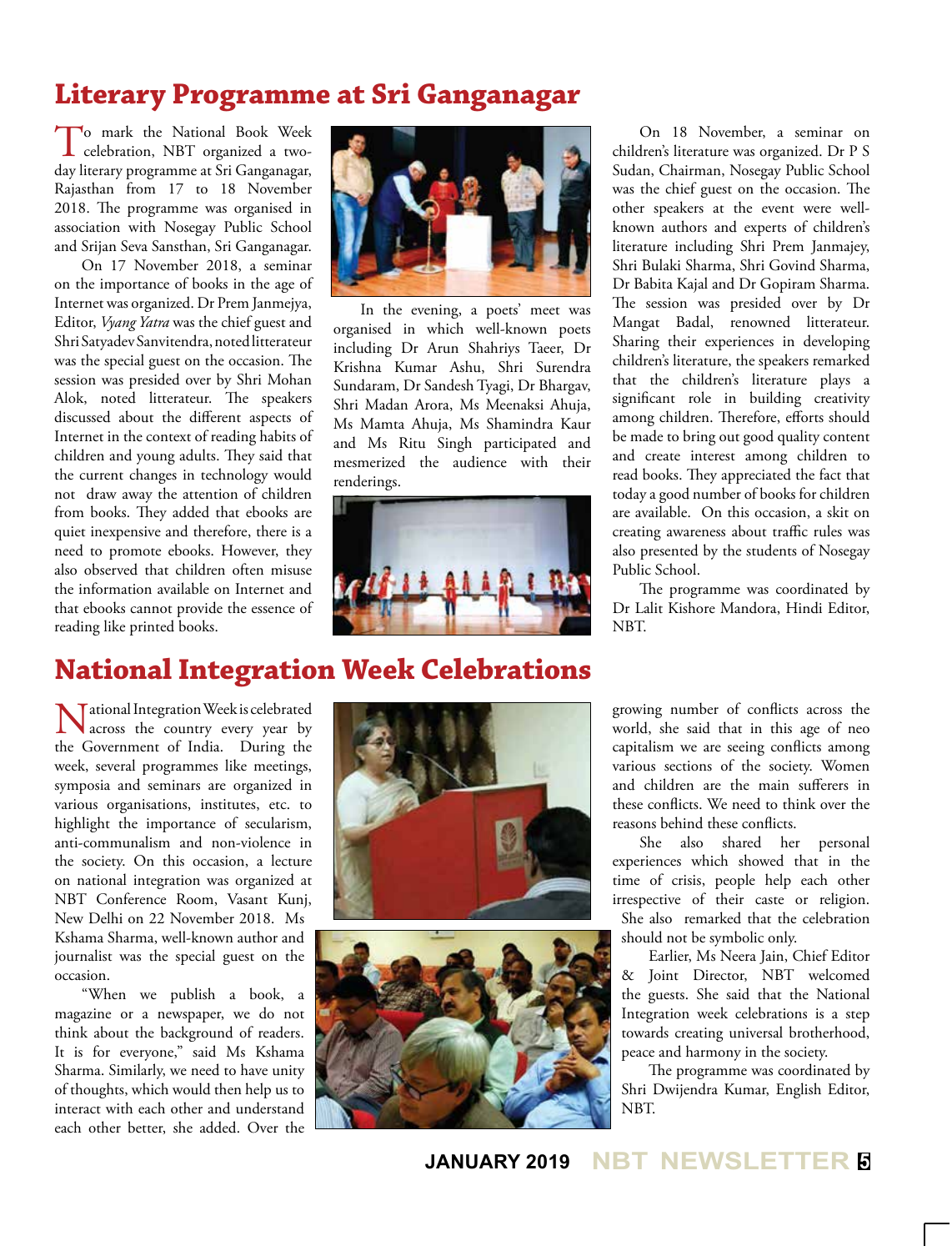| 1.25 $\frac{3}{6}$ MILLION VISITORS |
|-------------------------------------|
| 400 = PROGRAMMES                    |
| 35000 S SQM. SPACE                  |
| 40 <sup>%</sup> COUNTRIES           |

Ensure your participation in the largest Book Fair of the Afro-Asian Region

## **NEW DELHI** World Book Pragati Maidan, New Delhi



**BOOKING DATES 15 SEPTEMBER** TO 31 OCTOBER 2018



**GUEST OF HONOUR COUNTRY SHARJAH** 



## WELCOME TO THE NEW DELHI WORLD BOOK FAIR 2019

New Delhi World Book Fair (NDWBF) today is a major calendar event in the publishing world. NDWBF 2019 is scheduled from 5 to 13 January 2019 at the centrally located Pragati Maidan, New Delhi. The Fair is organized by National Book Trust, India an apex body of the Government of India under the Ministry of Human Resource Development. ITPO, under the Ministry of Commerce, is the co-organizer of the Fair. As one of the fastest growing publishing industries in the world, the Indian book market offers a

Online booking for stands/stalls at: www.newdelhiworldbookfair.gov.in

diverse range of business opportunities. And the best way to explore and trade with this market is through participation at the New Delhi World Book Fair, one of the biggest book Fairs in the world. Held annually, the NDWBF attracts over 1000 exhibitors not only from across India but also major international publishing houses of the world. Besides, the Fair also hosts many literary and publishing conferences, emerging new voices in Indian writing as well as special programmes for children and youth.



राष्ट्रीय पुस्तक न्यास, भारत NATIONAL BOOK TRUST, INDIA .<br>Nehru Bluxesn, 5 Institutional Area<br>Phese-II, Vassert Kunj, New Dette-110 070 (India) Phone: 91-11-36707702 + Fax: 91-11-26707546<br>Email: record-billor 1@ymel.com - office rist@r<br>Website: www.nblindia.gov.in

**6 JANUARY 2019**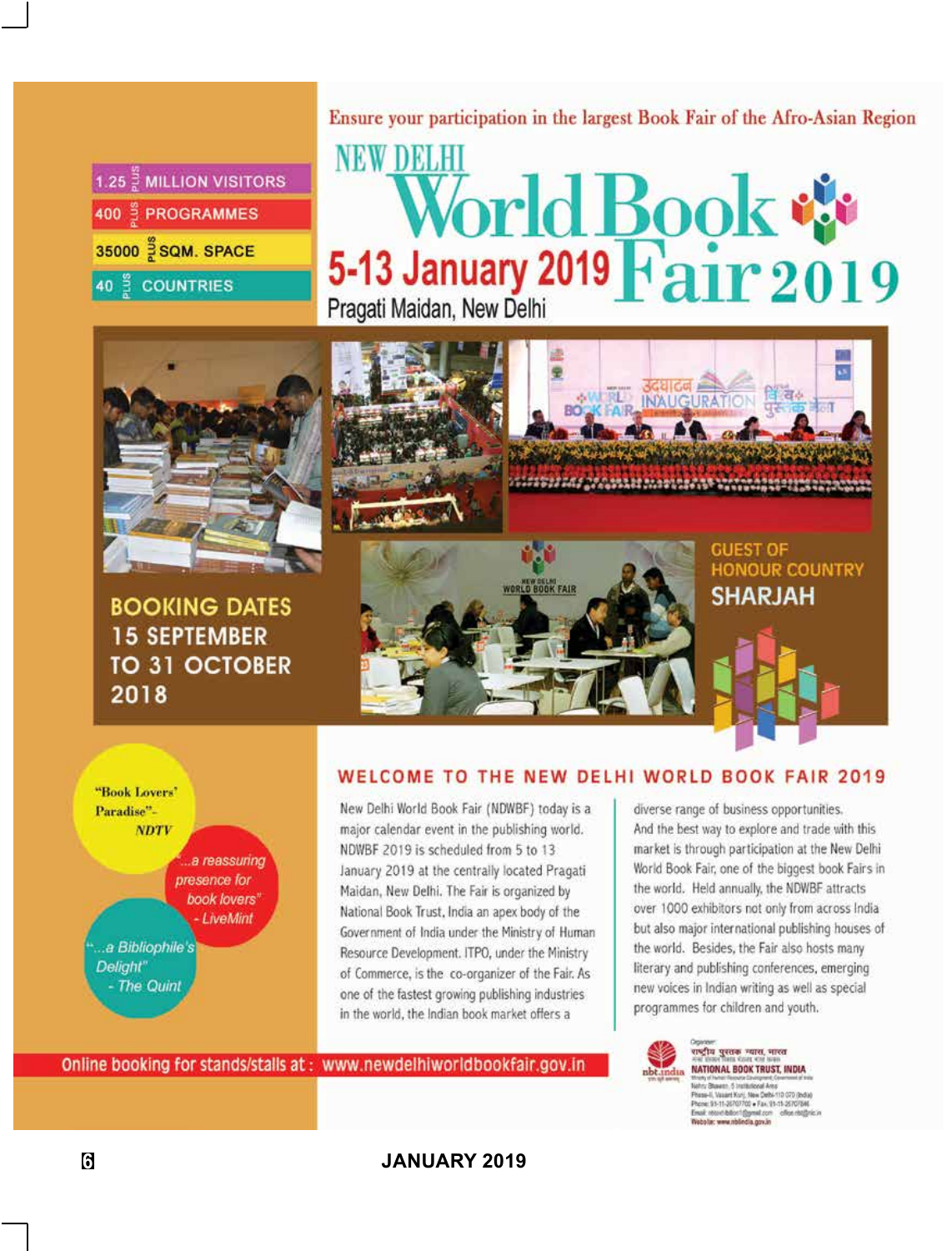## **What is Where at the Fair**

#### **Fair Dates & Timings**

| Date :              | 5-13 January 2019                                                                   |
|---------------------|-------------------------------------------------------------------------------------|
| Timing:             | 11 am to 8 pm (Daily)                                                               |
|                     | Entry Tickets: For entry to the Book Fair, tickets of the denomination Rs 20/- (for |
|                     | children) and Rs 30 for (for adults) are available at Pragati Maidan gate           |
|                     | nos. 1 and 10. Tickets are also available online at www.itpoonline.gov.in           |
|                     | and also at select Metro Stations in Delhi.                                         |
| <b>Entry Gates:</b> | Gate 1 (Bhairon Marg), Gate 8 (Mathura Road) and Gate 10 (Metro)                    |
|                     |                                                                                     |

Wheel Chair facility available at Gate No. 1 & 10

### **Halls**

General & Trade, Science & Technology and Social Science & Humanities : Hall Nos. 8 to 11 & 12 Indian Language Publishers: Hall No. 12A Foreign Publishers: Hall No. 7A, B & C Children's and Educational Books: Hall No. 7D, F, G & H

#### **Special Pavilions**

Theme Pavilion: Hall No. 7 E Foreign Pavilion: Hall No. 7 ABC<br>Children's Pavilion: Hangar near Hal Photo Exhibition: Hall No. 7C Inauguration/Cultural Programmes: Hamsdhwani Theatre

### **Author's Corners**

International Events Corner : Hall No. 7C Reflections: Hall No. 8 Lekhak Manch: Hall No. 12 Seminars/Workshops/Other Events : Seminar Hall: Hall No. 8 (First Floor) Conference Hall: Hall No. 7 (First Floor) Health Care: by Kailash Health Care Ltd near Hall No. 7

ATM vans shall also be stationed at main places.

There are restaurants, kiosks, snack counters and cafeteria all over the Fair grounds.

## **Fair Daily**

Hangar near Hall No. 7H

The Rates for the Advertisements are:

| Full page           | One issue   | Rs. 15000/-      | Inside pages                        | Nine issues       |              | Rs. 30000/-       |
|---------------------|-------------|------------------|-------------------------------------|-------------------|--------------|-------------------|
| Full page           | Nine issues | Rs. 110000/-     | (Bottom/side strip)                 |                   |              |                   |
| Half Page           | One issue   | $8000/-$<br>Rs.  | Back cover                          | One issue         |              | Rs. 20000/-       |
| Half page           | Nine issues | $60000/-$<br>Rs. | Back cover                          | Nine issues       |              | Rs.140000/-       |
| Quarter page        | One issue   | $5000/-$<br>Rs.  |                                     |                   |              |                   |
| Quarter page        | Nine issues | $40000/-$<br>Rs. | <b>Advertisement Specifications</b> |                   |              |                   |
| Front page          | One issue   | Rs. 15000/-      | <b>Front Bottom Strip</b>           | $4 \text{ cm}$    | $\mathbf{x}$ | $21.5 \text{ cm}$ |
| (Bottom strip)      |             |                  | <b>Inside Bottom Strip</b>          | $7 \text{ cm}$    | X            | $21.5 \text{ cm}$ |
| Front page          | Nine issues | Rs. 110000/-     | <b>Back Cover</b>                   | $33 \text{ cm}$   | $\mathbf{x}$ | $21.5 \text{ cm}$ |
| (Bottom strip)      |             |                  | Full Page                           | $32 \text{ cm}$   | $\mathbf{x}$ | $21.5 \text{ cm}$ |
| Inside pages        | One issue   | $4000/-$<br>Rs.  | Half Page                           | $15.5 \text{ cm}$ | $\mathbf{x}$ | $21.5 \text{ cm}$ |
| (Bottom/side strip) |             |                  | Quarter Page                        | $15.5 \text{ cm}$ | $\mathbf{x}$ | $10.5 \text{ cm}$ |

*For further details contact :* Shri Binny Kurian, National Book Trust, India

Nehru Bhawan, 5 Institutional Area, Phase II, Vasant Kunj, New Delhi • Hall No. 7, Fair Office, Pragati Maidan, New Delhi Tel.: 26707761, 9868268105

## **Fair Daily**

The visitors' pick and a must read<br>for the New Delhi World Book Fair goers is the *FAIR DAILY*. An NBT initiative, the *FAIR DAILY* is the only daily publication which is distributed throughout the fair grounds. It is the best and unique opportunity for publishers, booksellers and other fair participants to be seen and heard.

Readers are free to send in their ideas and pieces on books, and book industry to be featured in the Fair Daily.

You can also advertise your contents/ products to attract visitors to your stall at the Fair.

For advertising please contact Shri Binny Kurien, at the Fair Office in Hall No. 7.



**NBT NEWSLETTER JANUARY 2019 NBT NEWSLETTER <sup>7</sup>**